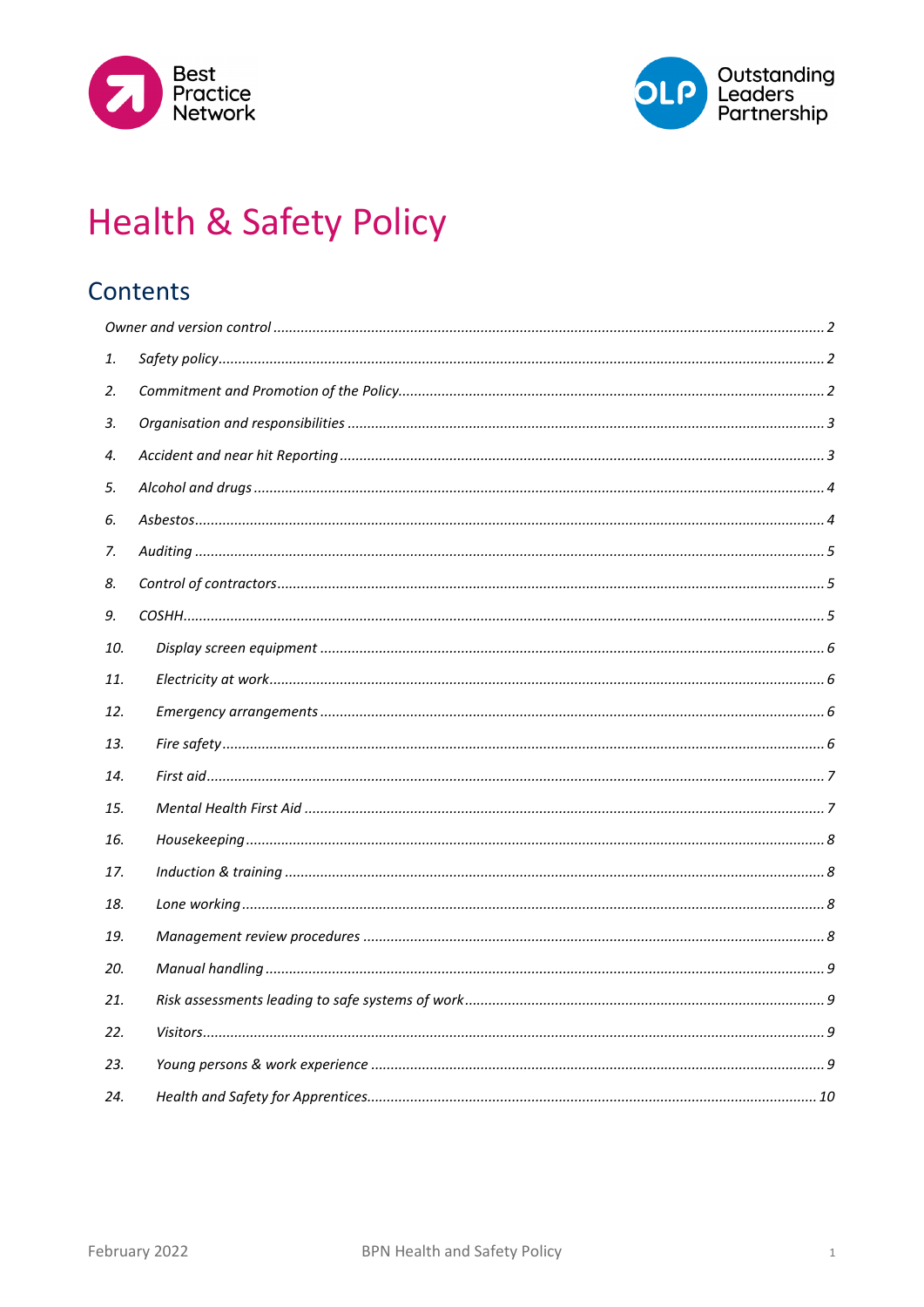# <span id="page-1-0"></span>**Owner and version control**

| <b>Responsibility:</b> | Simon Little, Managing<br>Director | Date doc. created:       | V4 February 2022 |
|------------------------|------------------------------------|--------------------------|------------------|
| Print name sign off:   | Simon Little, Managing<br>Director | Last review date of doc: | February 2021    |
| Signature:             |                                    | Next review date:        | February 2023    |

This document must be approved annually by Senior Leadership Team and presented to the Board.

# <span id="page-1-1"></span>**1. Safety policy**

Best Practice Network (The Company) will operate its business in a manner which actively seeks to prevent or minimise the possibility of its operations causing harm to people, such as employees, contractors and visitors.

The Managing Director is responsible for the overall implementation of the company health and safety policy through the provision of adequate resource, organisation, planning, monitoring, auditing and review of the company's health and safety performance.

This responsibility will be carried out through the quarterly Health & Safety Meeting, which will organise and coordinate actions, reporting into the Senior Leadership Team, which is accountable to the Board.

All members of the company will accept degrees of responsibility to provide a continuous improvement in health and safety performance. Effective control of health and safety is only achieved through adequate cooperation, co-ordination and communication at all levels on the premises.

As a minimum, the company will comply with all applicable health and safety legislation. We will strive to identify hazards and where these cannot be eliminated, assess and adequately control risks to prevent accidents and incidents.

Accidents and incidents are preventable, and all personnel must work together towards this aim. Where accidents and incidents do occur, we will maintain procedures to deal quickly and effectively with such occurrences.

# <span id="page-1-2"></span>**2. Commitment and Promotion of the Policy**

Best Practice Network has a responsibility to ensure the health and safety of its staff, trainees, associates and apprentices.

All employees have a direct role to play in the continuous improvement in health and safety performance and appropriate information, instruction and training will be provided to enable employees to contribute to this improvement.

We ensure that all staff, including associates are aware of the requirements within this policy and their commitment to it. Commitment statements are included as part of contracts of employment or freelance work for Best Practice Network.

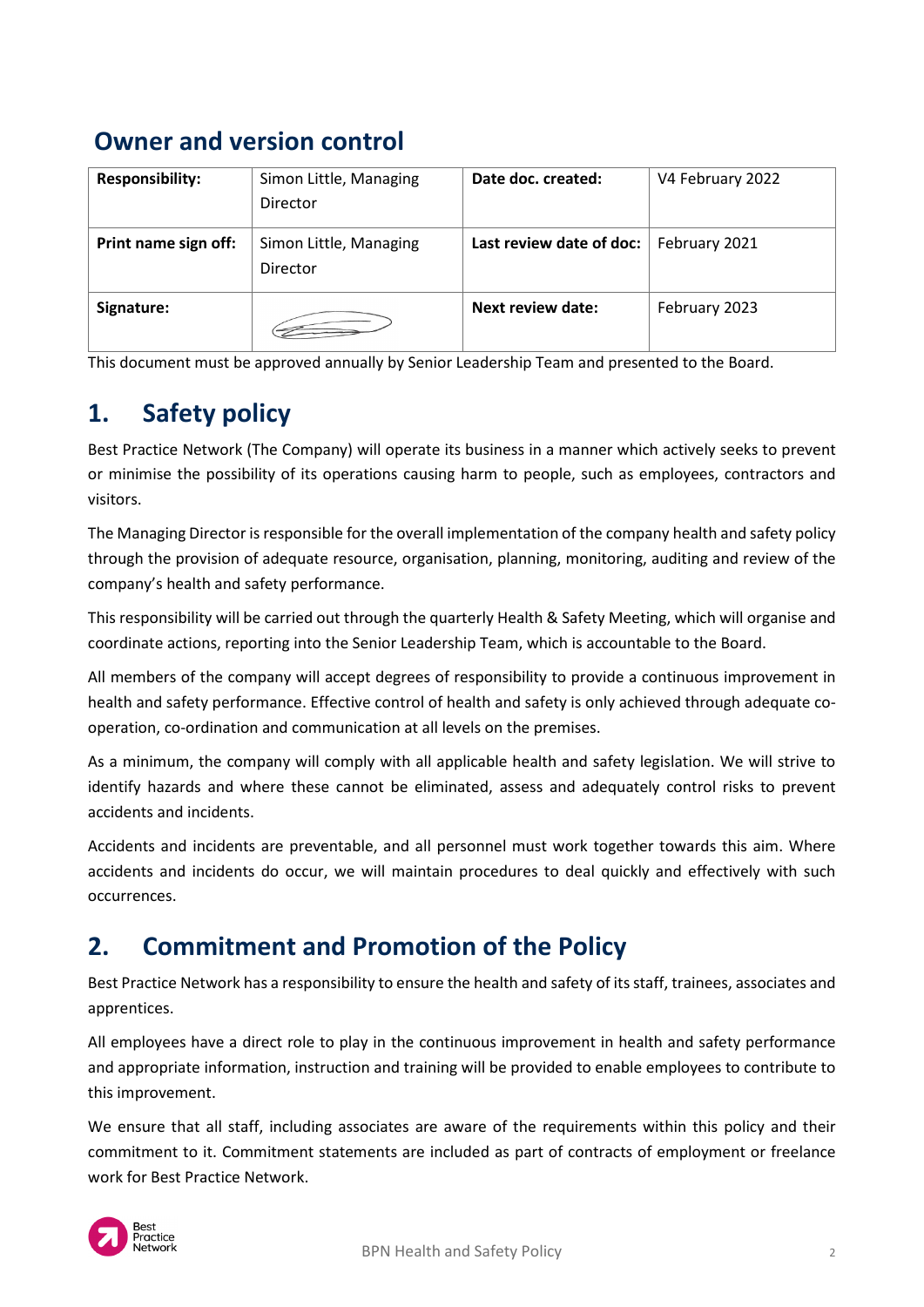We update our staff and associates as to effective health and safety through updates to training, newsletters and briefings.

All candidates, trainees or apprentices enrolled on BPN programmes are provided with a copy of this policy in their relevant programme handbooks. This policy forms part of the induction process. Specifically on the apprenticeship programmes, H&S is referred to during monthly reviews with learners.

# <span id="page-2-0"></span>**3. Organisation and responsibilities**

The Managing Director has overall responsibility for health and safety matters within the company. To ensure the day to day running of health and safety is maintained duties are issued to company Directors and Managers.

In order to comply with Regulation 7 of the **Management of Health and Safety at Work Regulations 1999**, the company will ensure that a "Competent Person" is appointed to assist in undertaking the measures needed to comply with the requirements imposed by the relevant statutory provisions.

Influential Management Group will act as the "Competent Person" for the company with relation to health and safety issues and the company will call on their services whenever professional advice is required.

The principal contact details for Influential Management Group Ltd are:

Colin Nottage – 07799 656303

**[colin.nottage@influentialmg.com](mailto:colin.nottage@influentialmg.com)**

### <span id="page-2-1"></span>**4. Accident and near hit Reporting**



If you experience an accident or illness while working, please contact a first aider (see sections 14 and 15 below).

Any accident or illness occurring on BPNs premises should be reported to the Head of Development, Joanna Hawkins **[joannahawkins@bestpracticenet.co.uk](mailto:joannahawkins@bestpracticenet.co.uk)** , 07775 698066, who will ensure that all details are entered in the accident report book. If this relates to common areas, the incident will also be report to the Serviced Accommodation Manager.

If the injured party has seven or more days off work (including weekends) because of a work-related injury then the HSE must be informed – see **<http://www.hse.gov.uk/contact/concerns.htm>**.

All accidents must be recorded in the accident book, which is stored on the wall in the kitchen. The accident book needs to be accessible to all employees. The person who has suffered the injury must not complete an accident book entry without bringing it to the attention of the site management.

The following accidents must be entered into the accident book:

- All accidents occurring on site
- An act of non-consensual violence

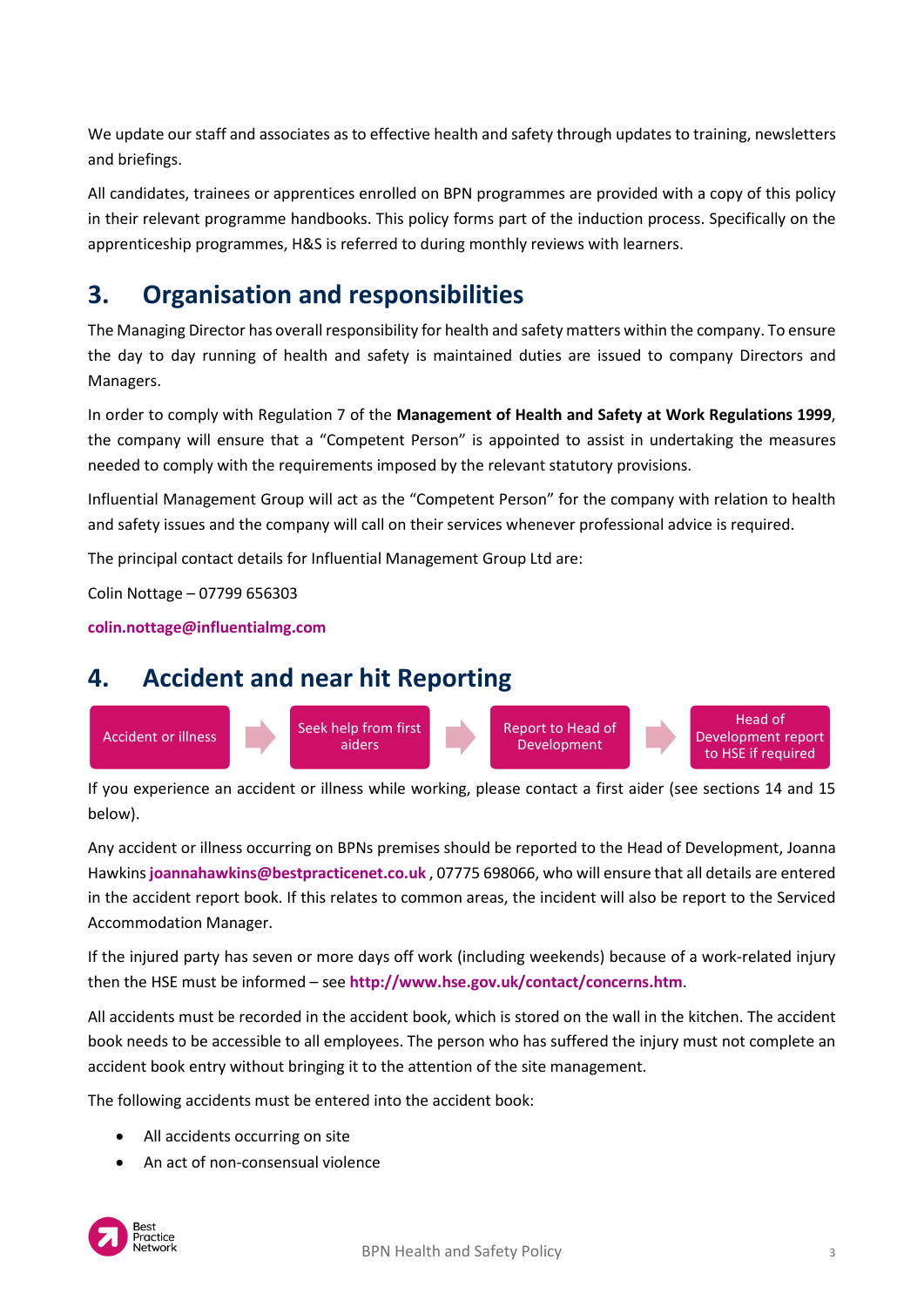- Motor accidents causing staff injury whilst on company business
- Accidents involving staff whilst on business but not on site

All accident book entries must be detached from the main book (B1510) and then kept under lock and key.

# <span id="page-3-0"></span>**5. Alcohol and drugs**

No alcoholic liquor or drugs (other than those prescribed by a registered medical practitioner and which do not affect the employee's ability safely to undertake his duties) may be brought on to, used or consumed at Best Practice Network. Any employee who, in the opinion of the Company, is under the influence of drugs or alcohol will be suspended by the Company and appropriate disciplinary action will be taken against the employee under the terms of the Company's disciplinary procedure, which may lead to dismissal.

Smoking is not permitted in any of Best Practice Network's offices.

Some medication prescribed by doctors can affect work performance; examples are tranquillisers, sleeping tablets, hay fever and blood pressure medication.

Employees taking any medication should be encouraged to inform the responsible manager

of:

- The type of medication
- Any possible effects or side effects which may affect work performance
- Any emergency action, which may be necessary if the medication, is not taken or not effective

If the responsible manager suspects that medication is being taken, a tactful investigation may be necessary.

If employees acknowledge that they have a problem, it should be discussed with the responsible manager who may seek assistance from a medical professional.

Help and treatment, where appropriate, will only be offered following a thorough review of the circumstances surrounding the case, subject to the responsible director's approval.

### <span id="page-3-1"></span>**6. Asbestos**

The duty to manage asbestos is contained in regulation 4 of the Control of Asbestos Regulations 2012. It requires the person who has the duty (i.e. the 'duty holder') to:

- Take reasonable steps to find out if there are materials containing asbestos in non-domestic premises, and if so, its amount, where it is and what condition it is in
- Make, and keep up to date, a record of the location and condition of the asbestos- containing materials - or materials which are presumed to contain asbestos
- Assess the risk of anyone being exposed to fibres from the materials identified
- Prepare a plan that sets out in detail how the risks from these materials will be managed
- Periodically review and monitor the plan and the arrangements to act on it so that the plan remains relevant and up to date
- Provide information on the location and condition of the materials to anyone who is liable to work on or disturb them

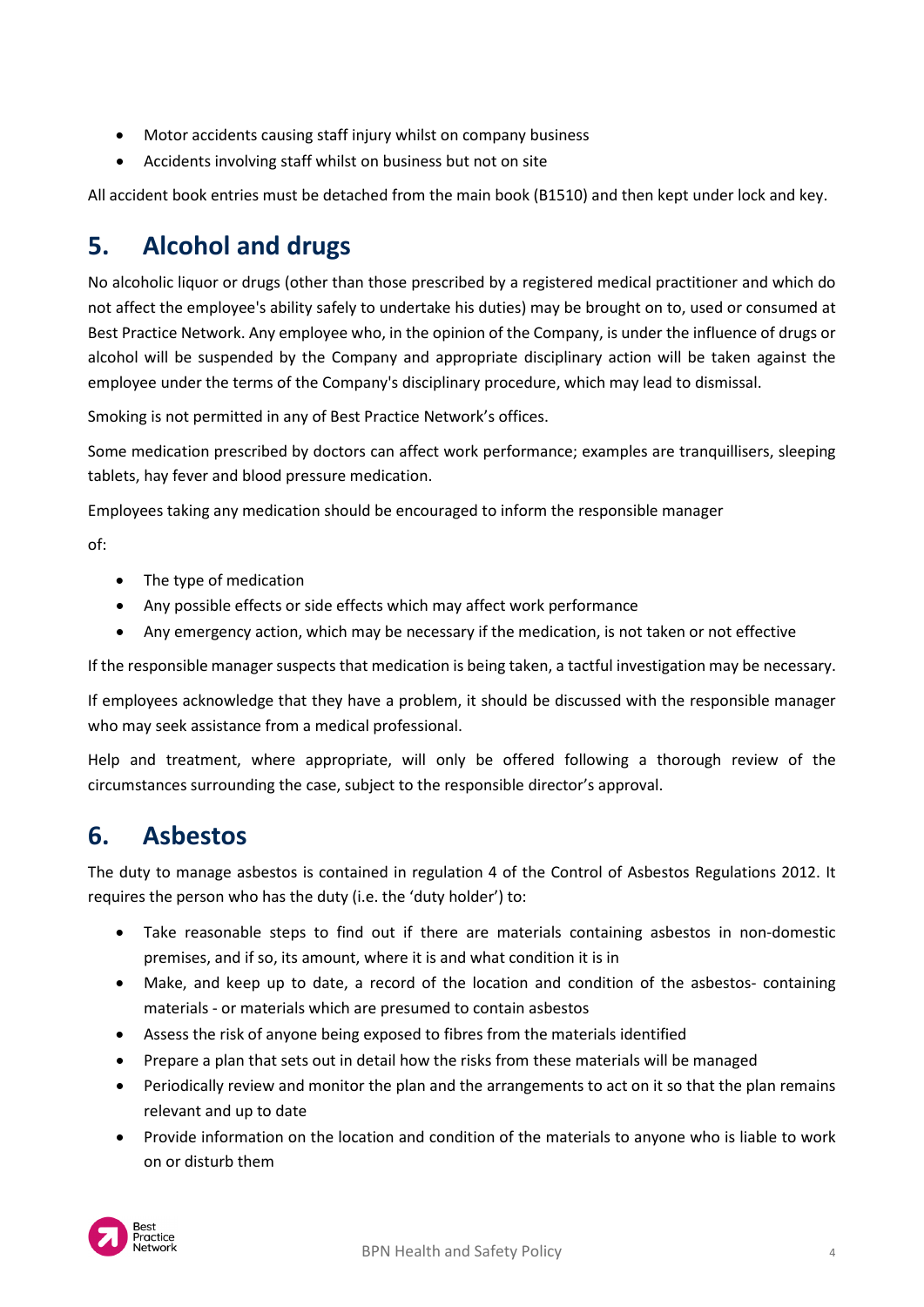BPN's asbestos risk is the responsibility of the landlord who will provide the above. BPN will co-operate as far as is necessary to allow the landlord to comply with the above requirements.

# <span id="page-4-0"></span>**7. Auditing**

It is advisable that any health and safety audit should be carried out at a minimum of once per year at each site (currently one site at Newminster House, Bristol.) It is at the discretion of the Health and Safety Committee to decide if they feel a more frequent audit is required.

The person responsible for implementing this procedure must ensure that:

- A competent person is identified to undertake the audits
- A decision is made on the type of audit that is required for the workplace
- They arrange/organise suitable dates and locations for the audit(s)
- All site personnel are aware of the forthcoming audit and they are encouraged to be honest
- All relevant health and safety documentation is available for the auditor to evaluate
- They assist the auditor with any information they require
- They do not obstruct or mislead the auditor in any way which may alter the findings of the audit
- They acknowledge the findings of the audit and develops an action plan to rectify the issues identified
- Communicates the findings of the audit to senior management and where appropriate the Workforce

Where provision of services takes place at customer or supplier sites, part of our contracting will include that they have appropriate H&S policy and procedures in place.

### <span id="page-4-1"></span>**8. Control of contractors**

It is specified in associate contracts that contractors comply with BPN Policies. Contracts are managed by the People Team.

During the works, it is important to monitor the progress of the contractor to confirm that they are complying with all rules and procedures. The following should be monitored by the Commissioning Manager to ensure that the contractor's actions:

- Comply with the Best Practice Networks site rules
- Follow the risk assessments that are relevant to the work
- Are in line with any work schedules that have been issued
- Reflect good practice

If it is identified or suspected that the contractor is not adhering to any of the instructions issued to him/her during the induction stage, then work must stop immediately, and the office manager must be informed.

# <span id="page-4-2"></span>**9. COSHH**

COSHH is the law that requires employers to control substances that are hazardous to health. Best Practice Network will endeavour to

- Assess the risks to health from hazardous substances in your workplace
- Help prevent accidents and ill health arising from your work activities

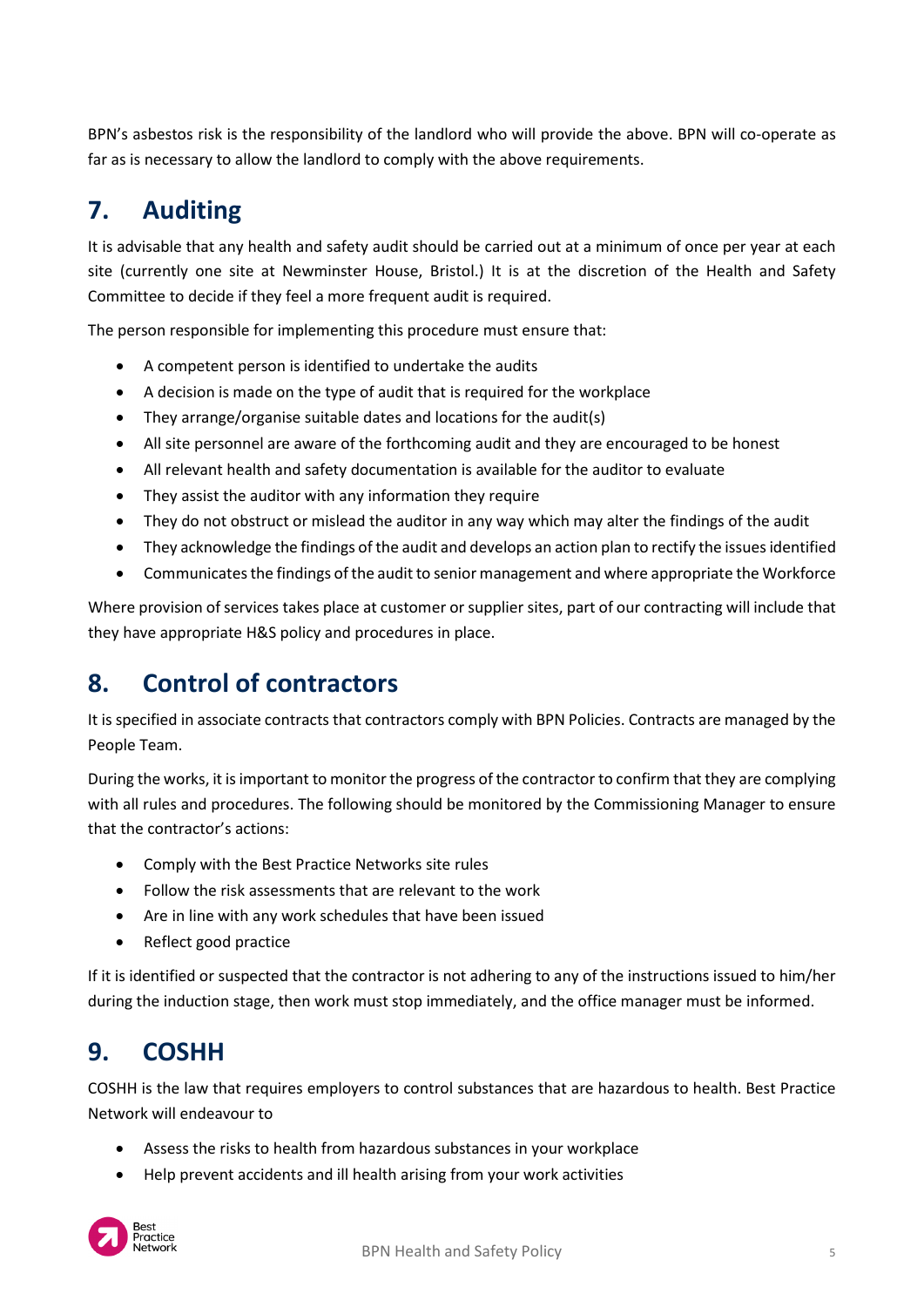- Carry out COSHH assessments and to record any significant findings
- Provide information and training for the users to enable them to handle the substances safely

If personal monitoring has been undertaken Best Practice Network will inform the employees of the results, explain how the exposure may affect them, and what controls need to be followed.

# <span id="page-5-0"></span>**10. Display screen equipment**

It will be the responsibility of the People Team to ensure DSE risk assessments are completed for all staff who are i) new to Best Practice Network ii) finding their current workstation uncomfortable. New desk equipment will be ordered for those in need.

# <span id="page-5-1"></span>**11. Electricity at work**

Any equipment in a dangerous or worn condition must be reported by the employee to the IT Team. All electrical equipment that does not require continuous operation should be switched off when not in use and plugs removed from socket outlets. Employees should never use equipment that is suspected to be faulty, or where the cable or flex is damaged, or connections are loose. Any building faults should be immediately reported to the Head of Development. Employees should not attempt to repair or interfere with electrical equipment or wiring themselves and should not use dual or other socket outlets unless these have been properly authorised by an electrical engineer.

### <span id="page-5-2"></span>**12. Emergency arrangements**

The responsible manager must ensure that employees are made aware of what to do in an emergency. Certain key members of staff will require more detailed training in their roles i.e. Fire Warden, People Team, First Aiders.

BPN will ensure that information is communicated in such a way that employees can understand, for example, you might need to make special arrangements if an employee does not understand English or cannot read.

Employees must:

- Follow the procedures as indicated
- Shut down machinery safely before they evacuate the site
- Not re-enter the site until instructed to do so

Should significant process changes occur, a re-assessment will be required. Even if it appears that nothing has changed, BPN will review the assessment no less than every two years.

### <span id="page-5-3"></span>**13. Fire safety**

Employees should ensure that they are familiar with the position of the nearest fire-fighting equipment, alarms and emergency exits. In particular employees are asked to use electric fires and other heaters (if and where permitted) with caution and to keep flammable materials, in particular paper, away from sources of heat. Employees should report any faulty electric cable or flex immediately. Emergency exits, stairs, corridors and doorways should not be obstructed. Fire doors should always be kept closed.

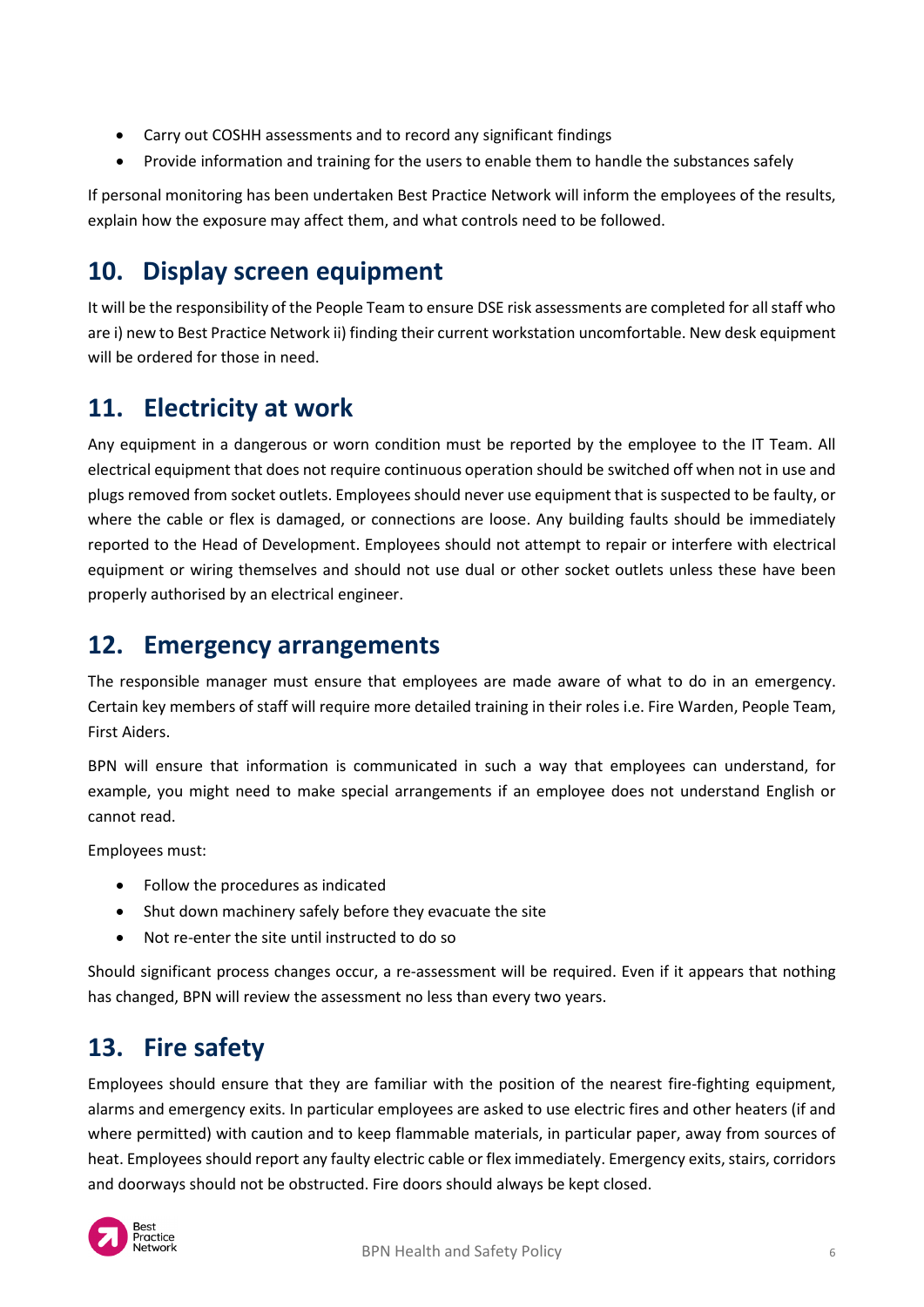Employees should be fully conversant with the fire drill and be aware of the nearest fire exit and assembly points. Lifts should not be used in an emergency. Employees should leave the building quickly and in an orderly fashion following the correct route. Details of the emergency route are clearly displayed in the office and regular drills are carried out so that staff are familiar with the route and procedures to be followed.

Should further steps be required in terms of vacating beyond the specified points, this will be advised by the senior members of staff present (member of Senior Leadership team).

#### **Fire Wardens are:**

**Jemma Hagan [\(jemmahagan@bestpracticenet.co.uk,](mailto:jemmahagan@bestpracticenet.co.uk) 0117 9209 204)**

**Sarah Uhbi [\(sarahubhi@bestpracticenet.co.uk,](mailto:sarahubhi@bestpracticenet.co.uk) 0117 450 3669)**

### <span id="page-6-0"></span>**14. First aid**

Best Practice Network endeavours to ensure that a Qualified First Aider is always available when there are staff working.

#### **Current First Aiders are:**

**Charlotte Rodriguez [\(CharlotteRodriguez@bestpracticenet.co.uk,](mailto:CharlotteRodriguez@bestpracticenet.co.uk) 0117 440 7847)**

**David Ulett [\(DavidUlett@bestpracticenet.co.uk,](mailto:DavidUlett@bestpracticenet.co.uk) 0117 440 7845)**

#### **Sam Harding [\(Samharding@bestpracticenet.co.uk,](mailto:Samharding@bestpracticenet.co.uk) 0117 450 3671**)

All employees in this organisation should have access to a First Aid Box whilst at work. The principal First Aid Box is accessed by the on-call First Aider who is responsible for checking its contents and ensuring that it is replenished when necessary. Tablets or medicines should never be kept in the First Aid Box in this organisation and items that are out of date should be replaced and disposed of immediately.

First Aid signs and posters are prominently displayed in the main office informing staff, visitors and service users what to do in the event of an emergency and from whom to obtain First Aid assistance. Similar information is included in all staff induction packs.

### <span id="page-6-1"></span>**15. Mental Health First Aid**

Best Practice Network actively support mental health and wellbeing awareness for staff, associates, apprentices and other learners, with our own mental health first aiders and ongoing support from a range of external agencies as listed below.

| <b>Mental Health First</b>   | Lyndsie Barnard (lyndsie.barnard@bestpracticenet.co.uk, 0117 920 9201)   |
|------------------------------|--------------------------------------------------------------------------|
| <b>Aiders</b>                | Sian Marsh (sianmarsh@bestpracticenet.co.uk, 07795 683297)               |
| <b>Samaritans: (National</b> | 24/7 phone line: 116 123                                                 |
| line $24/7$ )                | 24/7 email line: jo@samaritans.org                                       |
| <b>CSIS Charity Fund:</b>    | Phone contact: 07843 342889<br>Website: https://www.csischarityfund.org/ |

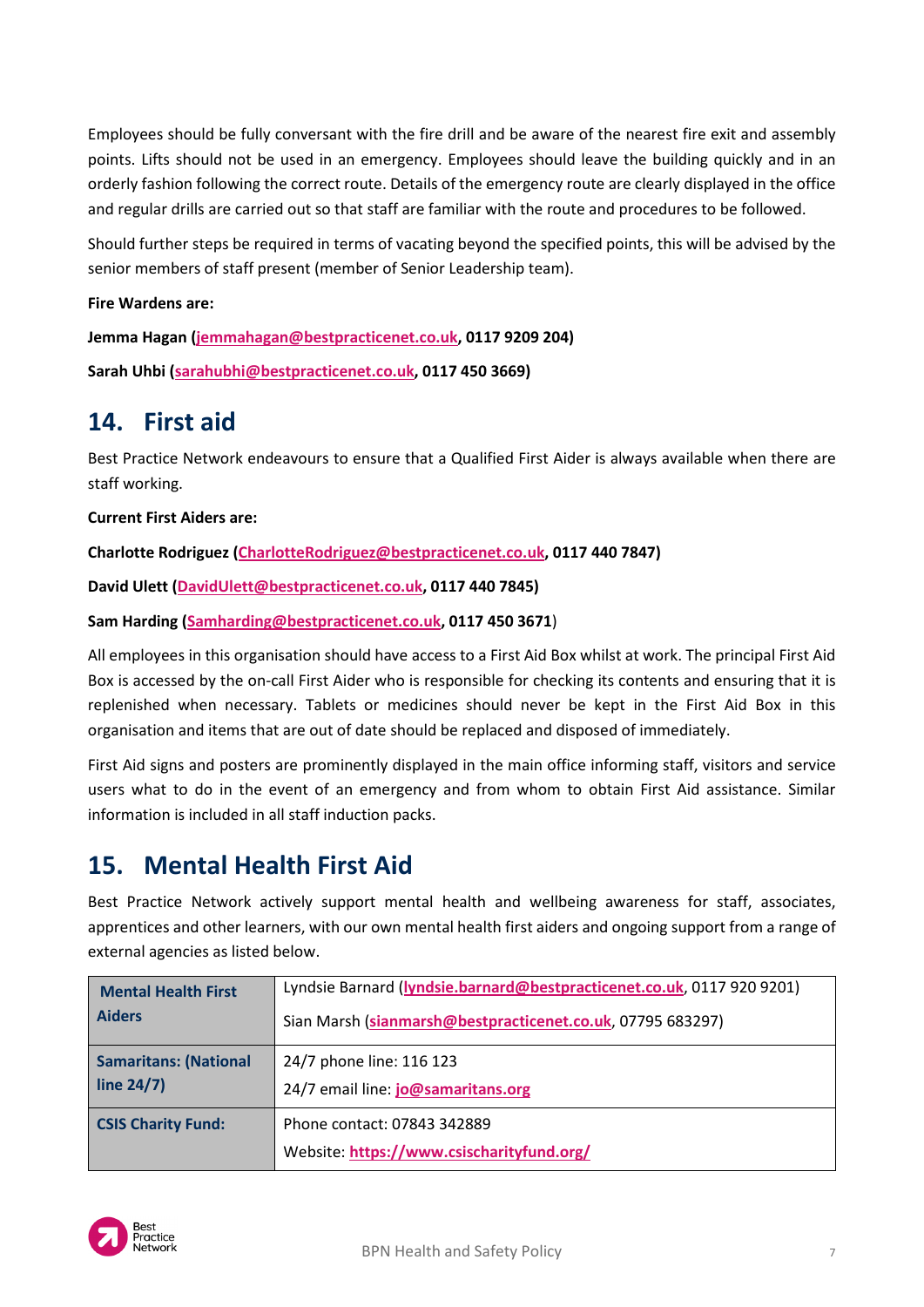| <b>Education Support</b><br><b>Partnership:</b> | Phone contact: 08000 562 561<br>Website: https://www.educationsupport.org.uk/                                         |
|-------------------------------------------------|-----------------------------------------------------------------------------------------------------------------------|
| <b>Hub of Hope</b>                              | https://hubofhope.co.uk/                                                                                              |
| Mind:                                           | https://www.mind.org.uk/information-support/guides-to-support-and-<br>services/crisis-services/planning-for-a-crisis/ |

### <span id="page-7-0"></span>**16. Housekeeping**

Workplaces must be kept clean and tidy with rubbish and discarded materials placed in the receptacles provided. Proper attention must be paid to hygiene. Cleaning frequency has been increased and antibac cleaners made available to all staff in order to boost protection against COVID-19. All materials must be properly and safely used and when not in use properly and safely secured. Care must be taken to ensure that the workplace is not hazardous either to employees or to third parties including trespassers.

Cables and wires should not be permitted to trail across the floor where people may be passing unless a covering is provided. Employees should take extra care on newly polished or wet floors. Any liquid spilt on the floor should be wiped up immediately. Damaged floor covering or surfaces should be treated with care and reported immediately.

Means of access to and egress from the workplace must only be used for the purpose for which they are provided. No employee must tamper with any means of access to or egress from the workplace. Any means of access to or egress from the workplace which is in a dangerous or unsuitable condition for use must be reported by employees to their line manager

### <span id="page-7-1"></span>**17. Induction & training**

Best Practice Network will take measures to ensure proper training, supervision and instruction of all employees in matters pertaining to their health and safety and to provide any necessary information. For example, Health & Safety posters are displayed on office notice boards and relevant training provided if new equipment or materials are introduced.

As part of the Induction process, employees undertake Health and Safety training, are advised of the safety rules and procedures and introduced to the Health and Safety Policy, implementation of which is key with disciplinary action taken against any employee who violates these rules and procedures.

Best Practice Network also has a responsibility to ensure the health and safety of others who may be affected by the work activity and reasonable steps will be taken by all concerned to ensure that this duty is observed.

### <span id="page-7-2"></span>**18. Lone working**

Refer to **Lone Working Policy**.

# <span id="page-7-3"></span>**19. Management review procedures**

Health and Safety issues will be discussed at regular office team meetings and progress reviewed annually at Board level. This will provide opportunities for all employees to:

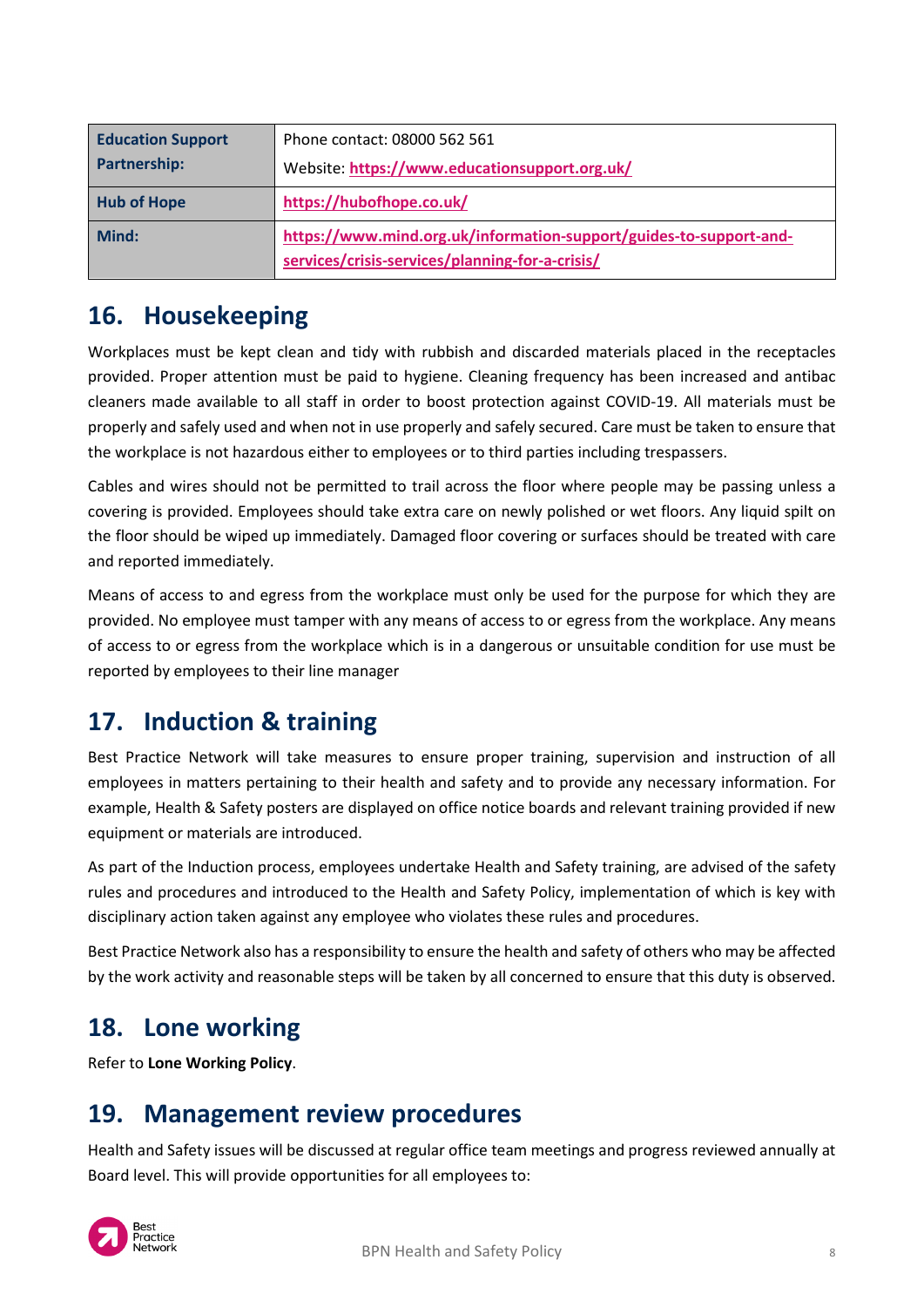- Review recent risk assessments
- Review the actions taken to remedy any identified risks
- Contribute further ideas for improving the health & safety of their working environment

## <span id="page-8-0"></span>**20. Manual handling**

Lifting or carrying items such as computers, heavy bundles of papers or files should be done carefully. Employees should ask for assistance if there is any danger of strain. Heavy objects should be lifted in the correct manner without bending the back.

Where ladders or steps are used to reach above normal height, employees should ensure that they are firmly based and secure. Where necessary, assistance should be sought to prevent them slipping. Employees should exercise care on stairs and handrails should be used.

### <span id="page-8-1"></span>**21. Risk assessments leading to safe systems of work**

Regular risk assessments are undertaken by the Head of Development and findings reported to the Managing Director, who will firstly approve and then ensure any action required to remove/control any potential hazards is carried out.

Best Practice Network will carry out additional risk assessments and make any necessary arrangements for expectant mothers. If risks are identified during the pregnancy, in the first six months after birth or while the employee is still breastfeeding, Best Practice Network will take appropriate, sensible action to reduce, remove or control them.

### <span id="page-8-2"></span>**22. Visitors**

The Best Practice Network management team may impose restrictions on visitors in the workplace, which are considered appropriate to the successful operation of the company.

Except when authorised, all visitors including relatives of employees, who do not have official business with the department may be restricted from prolonged visits to the workplace.

Work areas, documentation, and break areas should be off limits to anyone but employees to minimize risk to the Institute. However, if visitors must visit risk associated areas, they should be accompanied by an authorized employee. All visitors must sign in at reception on entry and sign out on exit.

### <span id="page-8-3"></span>**23. Young persons & work experience**

Under health and safety law, Best Practice Network will ensure, [so far as reasonably practicable,](http://www.hse.gov.uk/youngpeople/law/index.htm#sfarp) the health and safety of all their employees, irrespective of age. As part of this goal, there are certain considerations that are made for young people. For the purpose of this policy a young person is anyone under 18 and a child is anyone who has not yet reached the official minimum school leaving age (MSLA). Pupils will reach the MSLA in the school year in which they turn 16.

Under the Management of Health and Safety at Work Regulations 1999, Best Practice Network will ensure that young people employed by them are not exposed to risk due to:

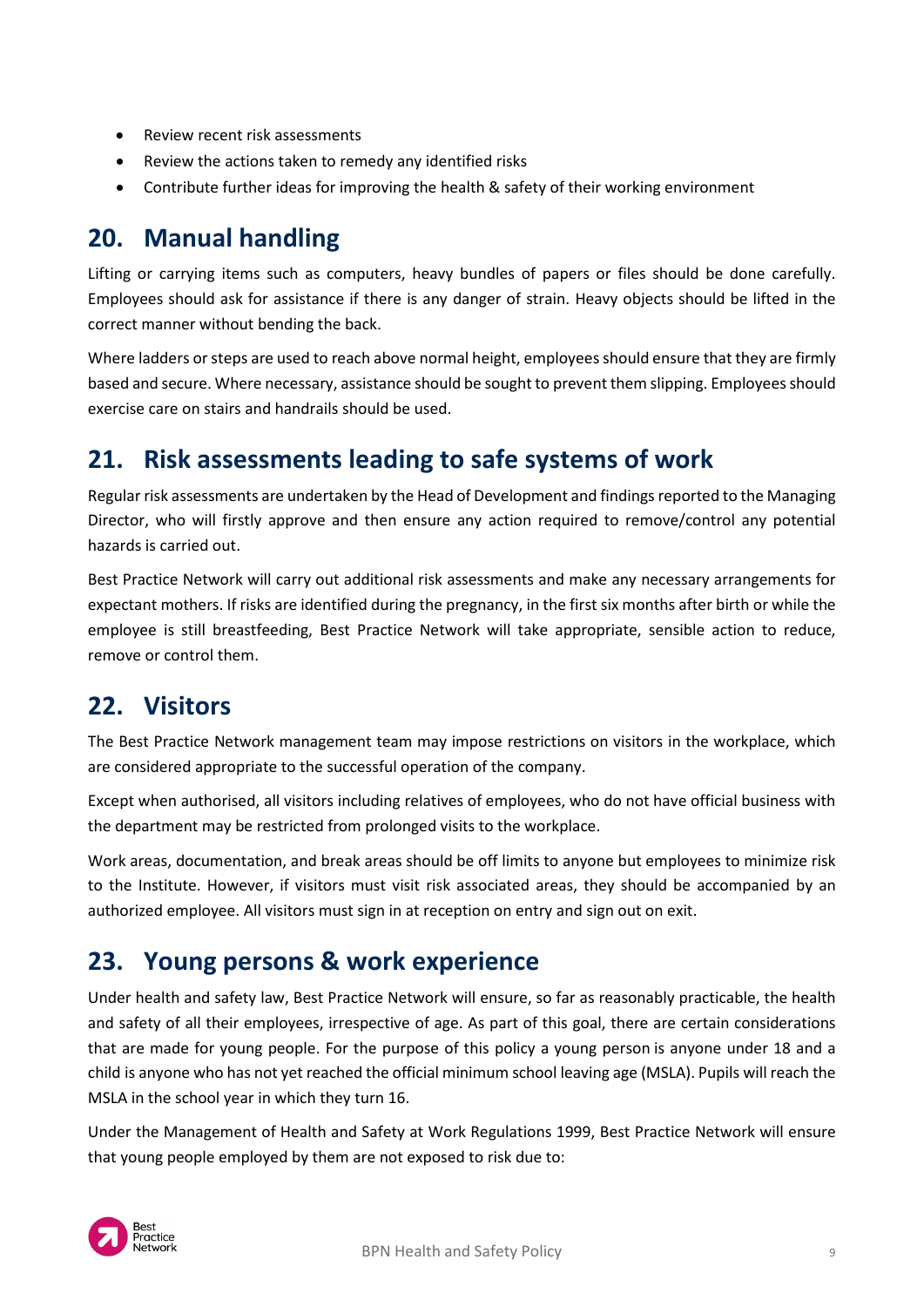- Lack of experience
- Being unaware of existing or potential risks and/or
- Lack of maturity

With this in mind, Best Practice Network will consider:

- The layout of the workplace
- The physical, biological and chemical agents they will be exposed to
- How they will handle work equipment
- How the work and processes are organised
- The extent of health and safety training needed
- Risks from agents, processes and work

# <span id="page-9-0"></span>**24. Health and Safety for Apprentices**

Best Practice Network will ensure that our apprentice supporting staff are up to date with health and safety legislation and industry expectations. The Company is committed to ensure that apprentices are entitled to learning that takes place in a safe, healthy and supportive environment. We also consider that safe learning and working are essential to maximise their experience and achievement.

Best Practice Network will regularly assess all training environments to ensure regular health and safety audits have taken place for each venue and first-aid support points are identified for off-site training venues.

Best Practice Network will ensure risks are identified before each training session and we run a health and safety overview at the beginning of each training session including advising on the fire and evacuation procedures.

Using experienced, qualified staff Best Practice Network will verify that employers can provide a healthy, safe and supportive work environment. All Apprentice employers will be fully checked by means of a comprehensive rag-rated risk assessment and checklist before sign-up to ensure the health, safety and welfare of apprentices.

Best Practice Network will investigate any accidents involving apprentices, assist with reporting under RIDDOR and help agree preventative action with Apprentice employers.

Best Practice Network will provide support to enable employers to access suitable health and safety advice and all Apprentice employers will be regularly checked to ensure they comply with all current health and safety Legislation.

Best Practice Network will provide health and safety training for apprentices to raise their awareness and understanding of health and safety and associated risks as part of their Induction.

Best practice Network will monitor and review health and safety practices throughout the apprenticeship as part of the regular review sessions with apprentices and employers. A culture of open discussion around key risks will be encouraged helping to ensure all Apprentice employers introduce and maintain appropriate measures to eliminate or control risks to the lowest reasonably practicable level.